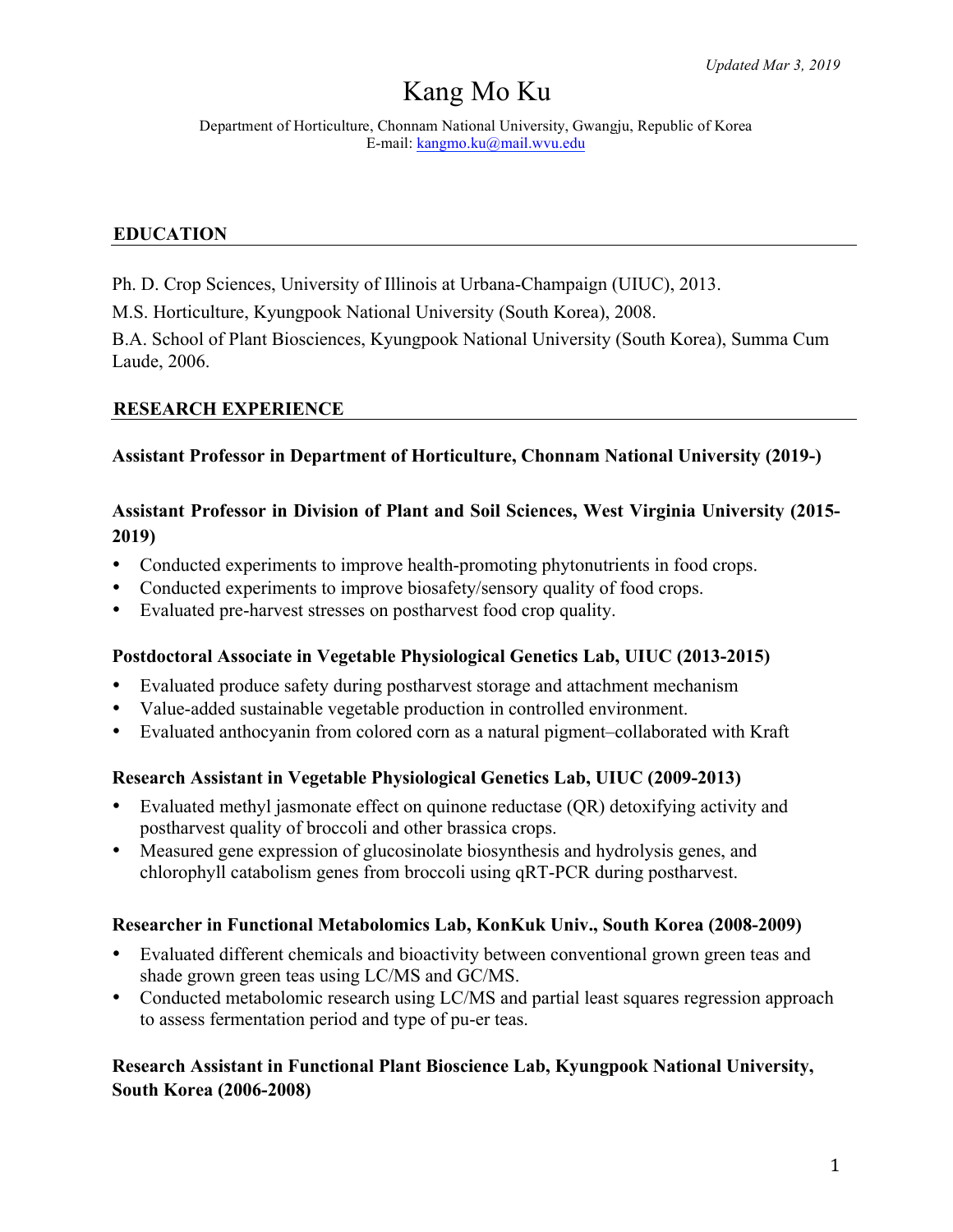- Isolated QR inducing compounds from vegetables and medicinal plants.
- Identified QR inductive compounds using mass spectrometry.
- Screened anti-inflammatory and antioxidant activity from extract library.

# **TEACHING EXPERIENCE**

- Taught PLSC 493D/593A: Metabolomics: An Introduction at Summer 2018 (Online)
- Taught PLSC 206 (Principles of Plant Sciences with lab, 96 students) at Fall semester, West Virginia University.
- Taught PLSC 490/790 (Teaching Practicum), West Virginia University.
- Volunteer Teaching Assistant for Greenhouse Management and Production HORT 341, Spring 2015, UIUC.
- Guest lecturer for Greenhouse Management and Production HORT 341, Mar 18 2015, UIUC
- Guest lecturer for Research Methods in Plant sciences, UIUC (HORT 505 online), Sep 18 2014.
- Guest lecturer for Horseradish Growers Conference, Collinsville, IL, Jan 30 2014.
- Teaching Assistant in Natural Product Chemistry Honors Program, Agrobiotechnology Education Center, Kyungpook National University (Spring semester of 2006 and 2007) Taught lab class: isolation of active compounds from medicinal plants for 20 students.

# **MENTORING EXPERIENCE**

- Independent Study (HORT 495, CHEM 497, HONR 495) WVU ( $N=5$ ).
- Summer Undergraduate Research Experience (SURE) 2016, West Virginia University, Two students.
- Mentor for Morgantown High School student in Environ Mentor,  $2<sup>nd</sup>$  ranked in West Virginia State Competition.
- Mentor for graduate students in Dr. Juvik's and Dr. Wortman's Labs.
- Mentor for Summer International Internship Students in Department of Crop Science, University of Illinois, 2010, 2012-2014, taught basic experimental design, phytochemical extraction, and operation of analytical instruments including HPLC and GC. (3 Chinese, 2 Puerto Ricans, and 1 Taiwanese student).
- Mentor for a high school student for Summer Science Camp in Department of Crop Science, University of Illinois, 2011.

# **FELLOWSHIPS & AWARDS**

- 1. West Virginia University, Senate Grant (\$15,000) 2018
- 2. Davis College and Extension collaboration grant (\$13,395) 2018
- 3. Davis College Research Grant for undergraduate research (\$500), 2017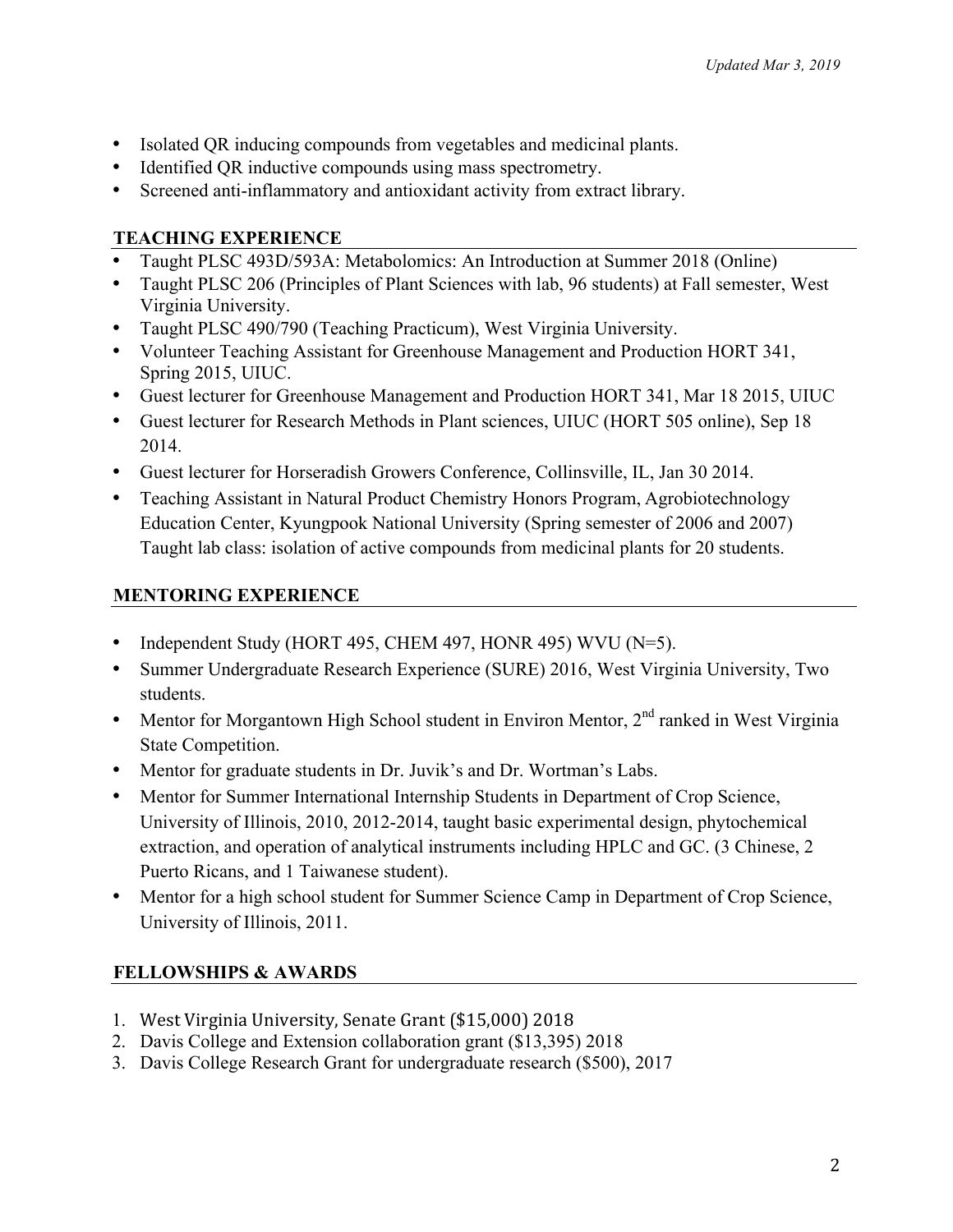- 4. WVU-School of Agriculture and Food Research Grant. Kang Mo Ku (PI) and Cangliang Shen (Co-PI). Survival and attachment mechanism of foodborne pathogens on various leafy green surfaces. (\$3,000).
- 5. WVU- Summer Undergraduate Research Experience. Mentoring two students (\$4,000), 2016
- 6. Daniel C. & Elizabeth D. Brown Faculty Development, West Virginia University (\$6,000), 2016
- 7. Travel Grants from Senate Research Committee, West Virginia University (\$800), 2016
- 8. Graduate Student Research Award, College of ACES (\$1,000), UIUC, 2014.
- 9. Department of Crop Sciences Awards, Eugene Boerner Awards (\$1,000), UIUC, 2012.
- 10. Travel Grants from American Society of Horticultural Science, 2012.
- 11. Travel Grants from Department of Crop Sciences in UIUC, 2012.
- 12. Travel Grants from American Society of Horticultural Science, 2011.
- 13. Boerner Fellowship for 4 years (\$40,000/year) from Crop Sciences, UIUC, 2009.
- 14. Research Poster Award from the Plant Resources Society of Korea "Chemopreventive activity of *Glycine soja*", 2007.
- 15. Research Poster Award from the Korean Society of breeding Science. Korea. "Antioxidant activity of Cheongja and Aga soybean", 2007.
- 16. The LG Scholarship during Master's program (2 years, \$10,000), 2006.
- 17. Research Poster Award from the Plant Resources Society of Korea. "Chemopreventive activity of pepper leaves", 2006.
- 18. 4<sup>th</sup> ranked in Venture Company Proposal Competition, Agrobiotechnology Education Center, Kyungpook National University, 2006.
- 19. Chancellor Award of Kyungpook National University in recognition of outstanding academic achievements, 2006.

# **PUBLICATIONS (**Total **42** published papers**)**

\*Equally contributed.

- 1. Palma S, **Ku KM**, Juvik JA, Nguyen T, Feng H. Adhesion and removal of E. coli K-12 as affected by produce epicuticular wax composition, surface roughness, and produce and bacterial surface hydrophobicity. Food Microbiology. 2019. In revision.
- 2. Simpson TJ, Chiu YC, Richards-Babb M, Blythe JM, and **Ku KM**. Demonstration of allelopathy of horseradish root extract on lettuce seed. Biochemistry and Molecular Biology Education. 2019. Accepted.
- 3. Kim HJ, **Ku KM**, Choi S, Cardarelli M. Vegetal-derived biostimulant enhances adventitious rooting in cuttings of basil, tomato, and chrysanthemum via brassinosteroidmediated processes. Agronomy. 2019, 9(2), 74.
- 4. Zhang L, **Ku KM**. Biomarkers-based classification between green teas and decaffeinated green teas using gas chromatography mass spectrometer coupled with in-tube extraction (ITEX). Food Chemistry. 2019. 271 450-456. https://doi.org/10.1016/j.foodchem.2018.07.137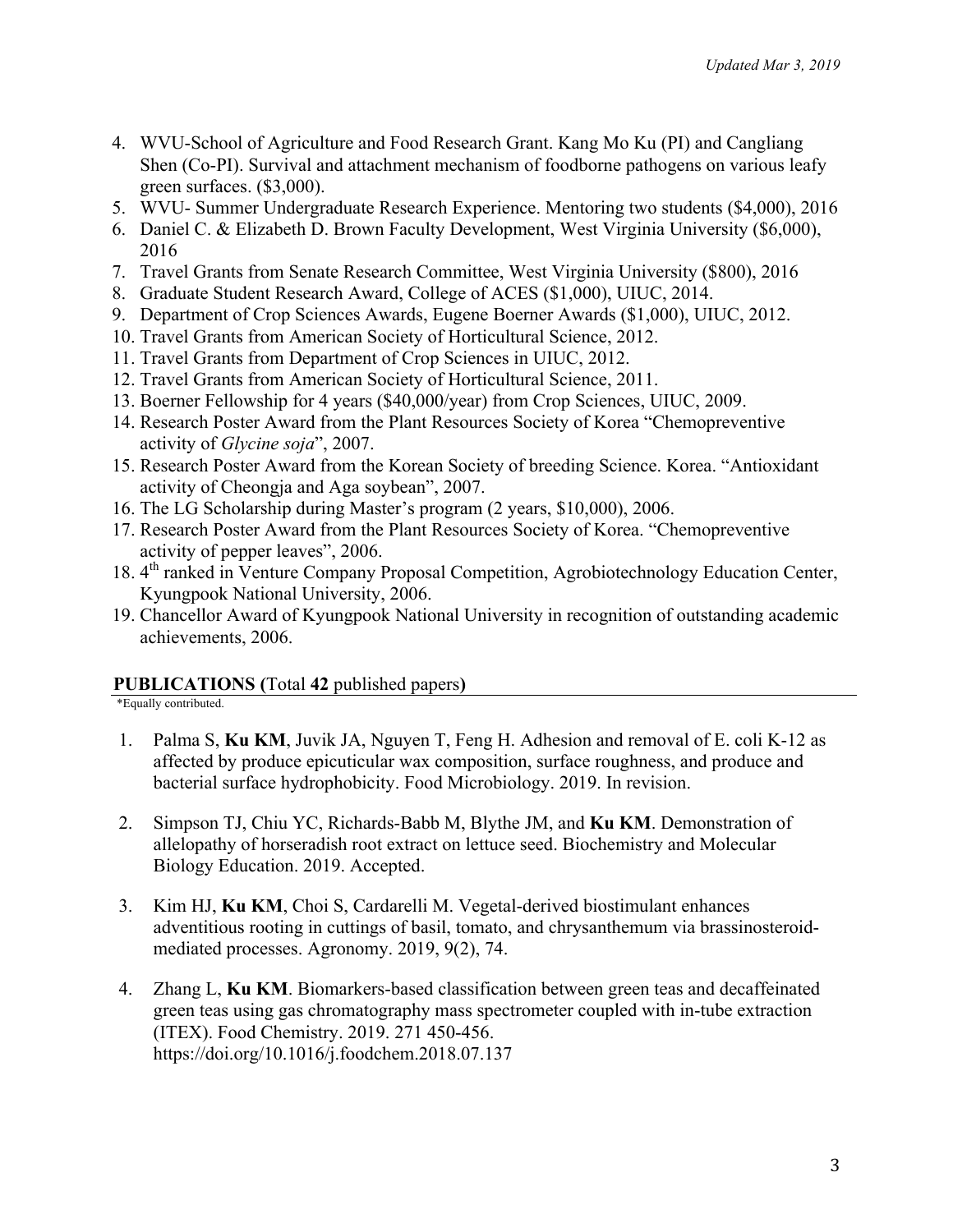- 5. Skinner CR, Gigliotti JC, **Ku KM**, Tou JC. A comprehensive analysis of the composition, health benefits, and safety of apple pomace. Nutritional Review. 2018. https://doi.org/10.1093/nutrit/nuy033
- 6. Kim MJ, Simpson TJ, Chiu YC, Becker TM, Juvik JA, and **Ku KM**. Environmental and genetic variation in essential mineral nutrients and nutritional value among Brassica vegetables. Journal of Agricultural Science. 10 (7) 2018. https://doi.org/10.5539/jas.v10n7p1
- 7. Liu M, Zhang L, Suk Lan Ser, Cumming RJ, **Ku KM**, Comparative analysis of broccoli byproducts for human nutrition: the potentials of broccoli by-product utilization. Molecules. 23(4), 900. 2018. doi:10.3390/molecules23040900
- 8. Chiu YC, Juvik JA, **Ku KM**. Targeted metabolomic and transcriptomic analyses of 'Red Russian' kale (*Brassicae napus* var*. pabularia* following methyl jasmonate treatment and larval infestation by the cabbage looper (*Trichoplusia ni* Hübner). International Journal of Molecular Science. 19, 1058. 2018. doi:10.3390/ijms19041058
- 9. Zucoloto M, **Ku KM\***, Kim MJ, Kushad, MM. Influence of 1-methylcyclopropene treatment on postharvest quality of scab (*Venturia inaequalis***)** resistant apple cultivars. Journal of Food Quality. 2017. Article ID 5951041, 12 pages, https://doi.org/10.1155/2017/5951041 [Link]
- 10. Frazie MD, Kim MJ, **Ku KM**. Health-promoting phytochemicals from 11 mustard cultivars at baby leaf and mature stages. Molecules, *22*(10), 1749, 2017. doi:10.3390/molecules22101749 [Link]
- 11. Kim MJ, Chiu YC, and **Ku KM**. Glucosinolates, carotenoids, and vitamins E and K variation from selected kale and collard cultivars. Journal of Food Quality. 2017 Article ID 5123572, 8 pages, https://doi.org/10.1155/2017/5123572 [Link]
- 12. Sim I, Suh DH, Do SG, Moon KH, Lee JH, **Ku KM**, Lee CH. Unraveling Metabolic Variation for Blueberry and Chokeberry Cultivars Harvested from Different Geo-Climatic Regions in Korea. Journal of Agricultural Food Chemistry. *65* (41), pp 9031–9040. 2017. DOI: 10.1021/acs.jafc.7b04065 [Link]
- 13. Lee YS, **Ku KM\***, Becker T, Juvik JA. Chemopreventive glucosinolate accumulation in various broccoli and collard tissues: microfluidic-based targeted transcriptomics for byproduct valorization. PLoS One. 12(9): e0185112, 2017. https://doi.org/10.1371/journal.pone.0185112 [Link]
- 14. Kim MJ, Chiu YC, Kim NK, Park HM, Lee CH, Juvik JA, and **Ku KM**. Cultivar specific changes in primary and secondary metabolites in pak choi (*Brassica rapa*, *Chinensis*. Group) by methyl jasmonate. International Journal of International Molecular Sciences. 18(5), 1004, 2017. doi:10.3390/ijms18051004 [Link]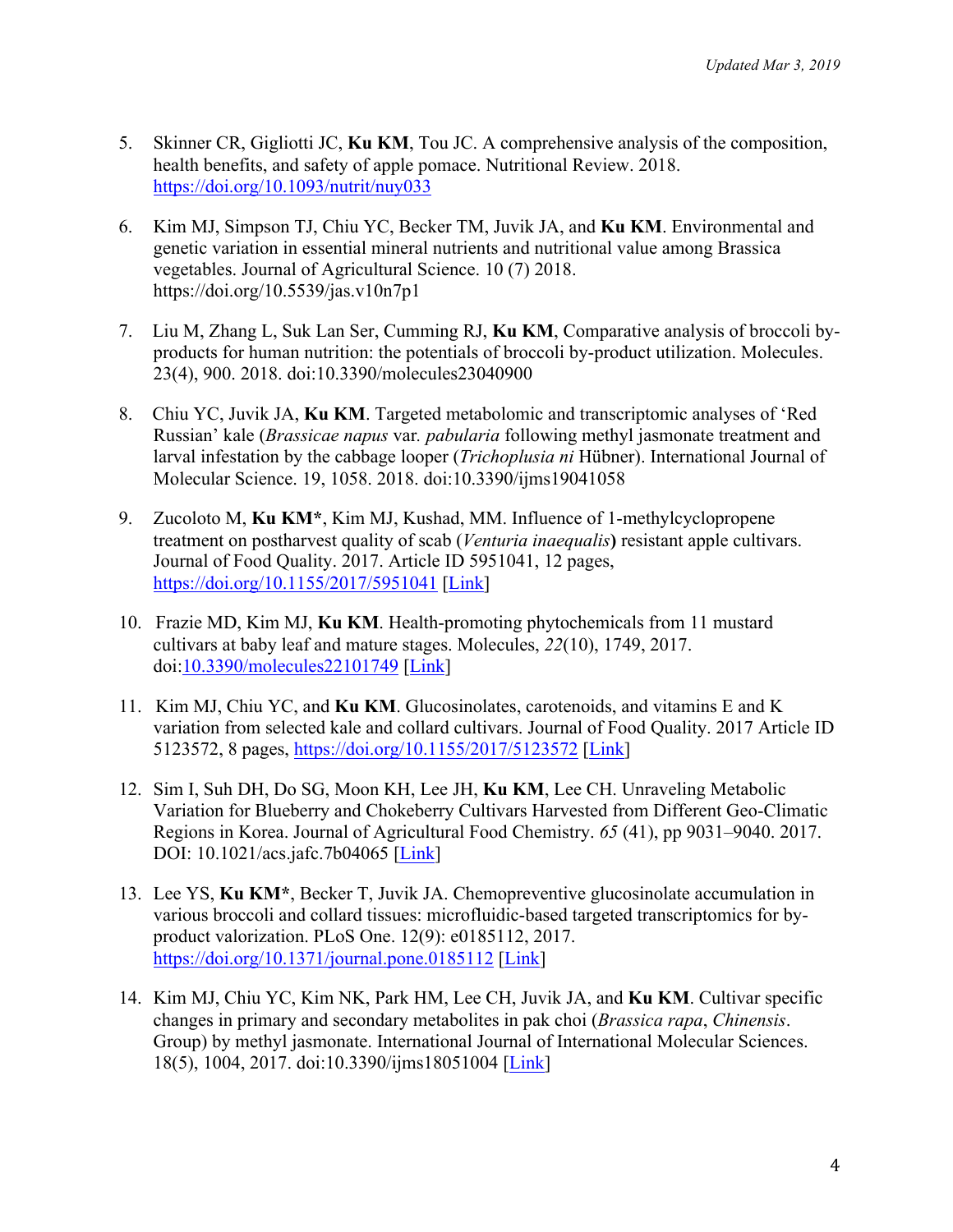- 15. Chiu YC, Jenks MA, Richards-Babb M, Ratcliff BB, Juvik JA, **Ku KM**. Demonstrating the effect of surfactant on water retention of waxy leaf surfaces. Journal of Chemistry Education. 2017. doi: 10.1021/acs.jchemed.6b00546. [Link] [Tutorial Video]
- 16. **Ku KM**, Kim MJ, Jeffery EH, Kang Y-H, Juvik JA. Profiles of glucosinolates and their hydrolysis products, and quinone reductase inducing activity from 39 arugula (*Eruca sativa* Mill.) Accessions. Journal of Agricultural Food Chemistry. 64(34), 6524-6532, 2016. doi: 10.1021/acs.jafc.6b02750. [Link]
- 17. Fuzawa M, **Ku KM**, Palma-Salgado S, Nagasaka K, Feng H, Juvik JA, Sano D, Shisler J, and Nguyen T. Effect of leaf surface chemical properties on sanitizer efficacy of sanitizer for rotavirus inactivation. Applied and Environmental Microbiology. 2016. 82(20), 6214- 6222 doi: 10.1128/AEM.01778-16 [Link]
- 18. **Ku KM**, Becker TM, Juvik JA. Transcriptome and metabolome analyses of glucosinolates in two broccoli cultivars following jasmonate treatment for the induction of glucosinolate defense to *Trichoplusia ni* (Hübner). International Journal of Molecular Science. 17(7), 1135 2016. doi:10.3390/ijms17071135. [Link]
- 19. Kim NK, Park HM, Lee J, **Ku KM**, Lee CH. Seasonal variations of metabolome and tyrosinase inhibitory activity of *Lespedeza maximowiczii* during the growth periods. Journal of Agricultural Food Chemistry. 63(38), 8631-8639, 2015. doi: 10.1021/acs.jafc.5b03566. [Link]
- 20. Zucoloto M, **Ku KM**, Kushad, MM, Sawwan J. Bioactive compounds and quality characteristics of five apples cultivars. Ciência Rural. 45(11), 1972-1979, 2015. http://dx.doi.org/10.1590/0103-8478cr20141160. [Link]
- 21. Lu L, **Ku KM\***, Sindy P-S, Storm A, Andrew P Storm, Feng H, Juvik JA, Nguyen TH. Influence of Epicuticular Physicochemical Properties on Porcine Rotavirus Adsorption to 24 Leafy Green Vegetables and Tomatoes. PloS One. 10(7): e0132841, 2015. doi:10.1371/journal.pone.0132841. [Link]
- 22. **Ku KM**, Jeffery EH, Juvik JA, Kushad MM. Correlation of quinone reductase activity and allyl isothiocyanate formation in different genotypes and grades of horseradish roots. Journal of Agricultural Food Chemistry. 63(11), 2947-2955, 2015. doi: 10.1021/jf505591z. [Link]
- 23. **Ku KM,** Jeffery EH, Juvik JA. Exogenous methyl jasmonate treatment increases glucosinolate biosynthesis and quinone reductase activity in kale leaf tissue. PLoS One 9(8): e103407, 2014. [Link]
- 24. Dosz EB, **Ku KM**\*, Juvik JA, Jeffery EH. Total myrosinase activity estimates in *Brassica* vegetable produce. Journal of Agricultural Food Chemistry. 62(32) 8094-8100, 2014. [Link]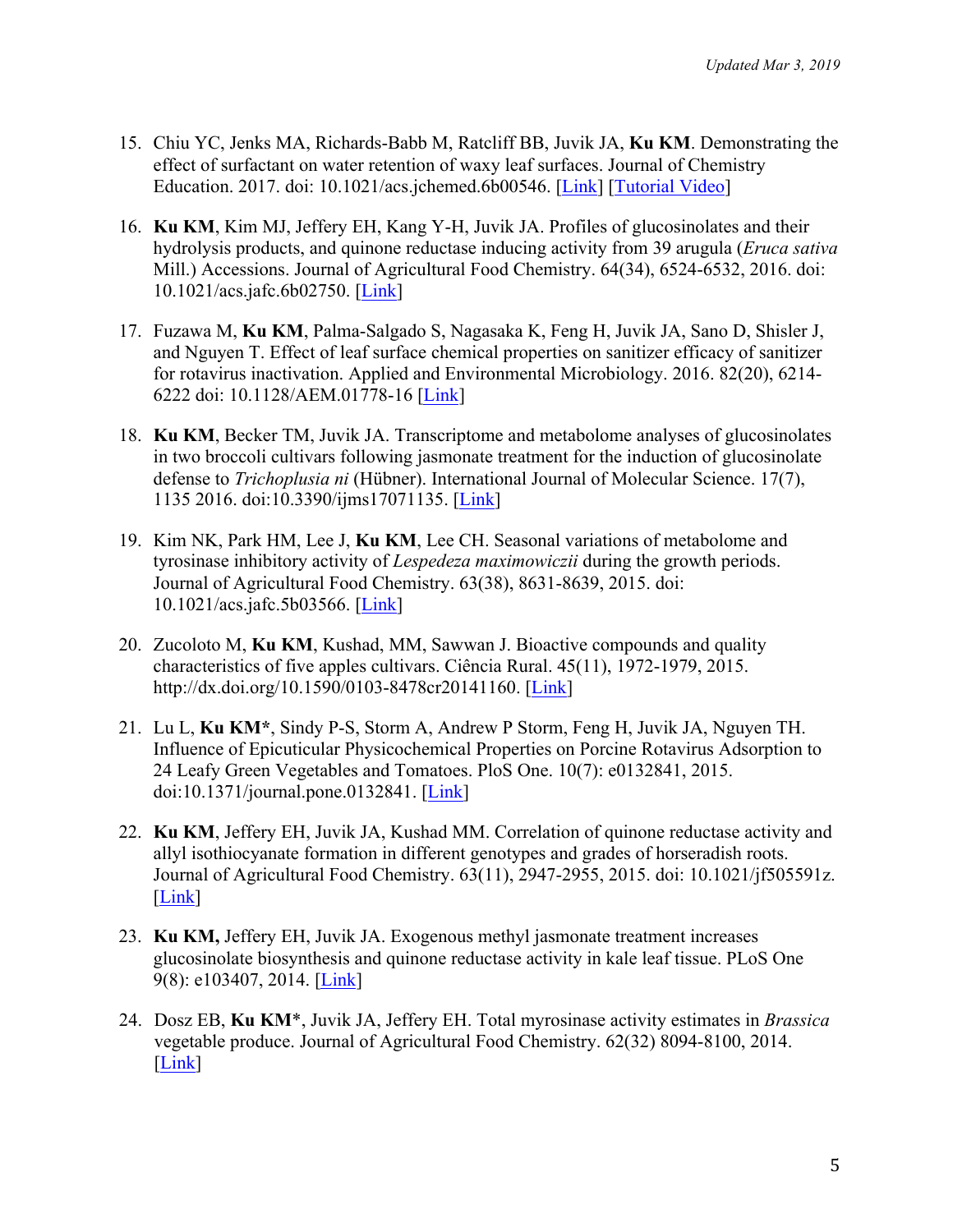- 25. **Ku KM**, Kim HS, Kim SK, Kang YH. Correlation analysis between antioxidant activity and phytochemicals in Korean colored corns using principal component analysis. Journal of Agricultural Science. 6(4), 2014. doi:10.5539/jas.v6n4p1 [Link]
- 26. Chen L, Hwang J-E, Choi B, **Gu KM,** Park Y, Kang YH. Antioxidant capacities and cytostatic effect of Korean red pepper (*Capsicum annuum* L): a screening and in vitro study. Journal of the Korean Society for Applied Biological Chemistry 57(1) 43-52, 2014. [Link]
- 27. **Ku KM,** Jeffery EH, Juvik JA. Optimization of glucosinolate biosynthesis using methyl jasmonate for human health promoting activity. Journal of the Science of Food and Agriculture. 94(10) 2090-2096, 2014 [Link]
- 28. **Ku KM**, Choi J-H, Kim HS, Kusahd MM, Jeffery EH, Juvik JA. Methyl jasmonate and 1 methylcyclopropene treatment effects on quinone reductase induction activity and postharvest quality of broccoli. PLoS One. 8(10):e77127, 2013. [Link]
- 29. **Ku KM**, Jeffery EH, Juvik JA. Influence of seasonal variation and methyl jasmonate mediated induction of glucosinolate biosynthesis influence quinone reductase activity of broccoli floret. Journal of Agricultural Food Chemistry. 61 9623-9631, 2013. [Link]
- 30. **Ku KM,** Juvik JA. Methyl jasmonate-mediated changes in flavonoid concentrations and antioxidant activity in broccoli florets and kale leaf tissues. Hortscience. 48(8) 996-1002, 2013. [Link]
- 31. **Ku KM**, Choi J-H, Kushad MM, Jeffery EH, Juvik JA. Pre-harvest methyl jasmonate treatment enhances cauliflower chemoprotective attributes without a loss in postharvest quality. Plant Foods for Human Nutrition. 68(2) 113-117, 2013. [Link]
- 32. Chen L, Hwang JE, **Gu KM,** Kim JE, Choi B, Son KS, Park Y, Kang YH. Comparative study of antioxidant effects of five Korean varieties red pepper (*Capsicum annuum* L*.*) extracts from various parts including placenta, stalk, and pericarp. Food Science and Biotechnology. 21: 712-721, 2012. [Link]
- 33. Kim HS, Jung JY, Kim HK, **Ku KM,** Sur JK, Park Y, Kang YH. Influences of meteorological conditions of harvest time on water-soluble vitamin contents and quality attributes of oriental melon. Protected Horticulture and Plant Factory. 20: 290-296, 2011 [Link]
- 34. Kim J, Choi JN, **Ku KM**, Kang D, Kim JS, Park JH, Lee CH. A correlation between antioxidant activity and metabolite release during the blanching of *Chrysanthemum coronarium* L. Bioscience, Biotechnology, and Biochemistry 75: 674-680, 2011. [Link]
- 35. **Ku KM**, Kang YH. Quinone reductase activity of *Capsicum annuum* leaves and isolation the active compounds. Journal of Korean Society for Applied Biological Chemistry 53: 709-715, 2010. [Link]